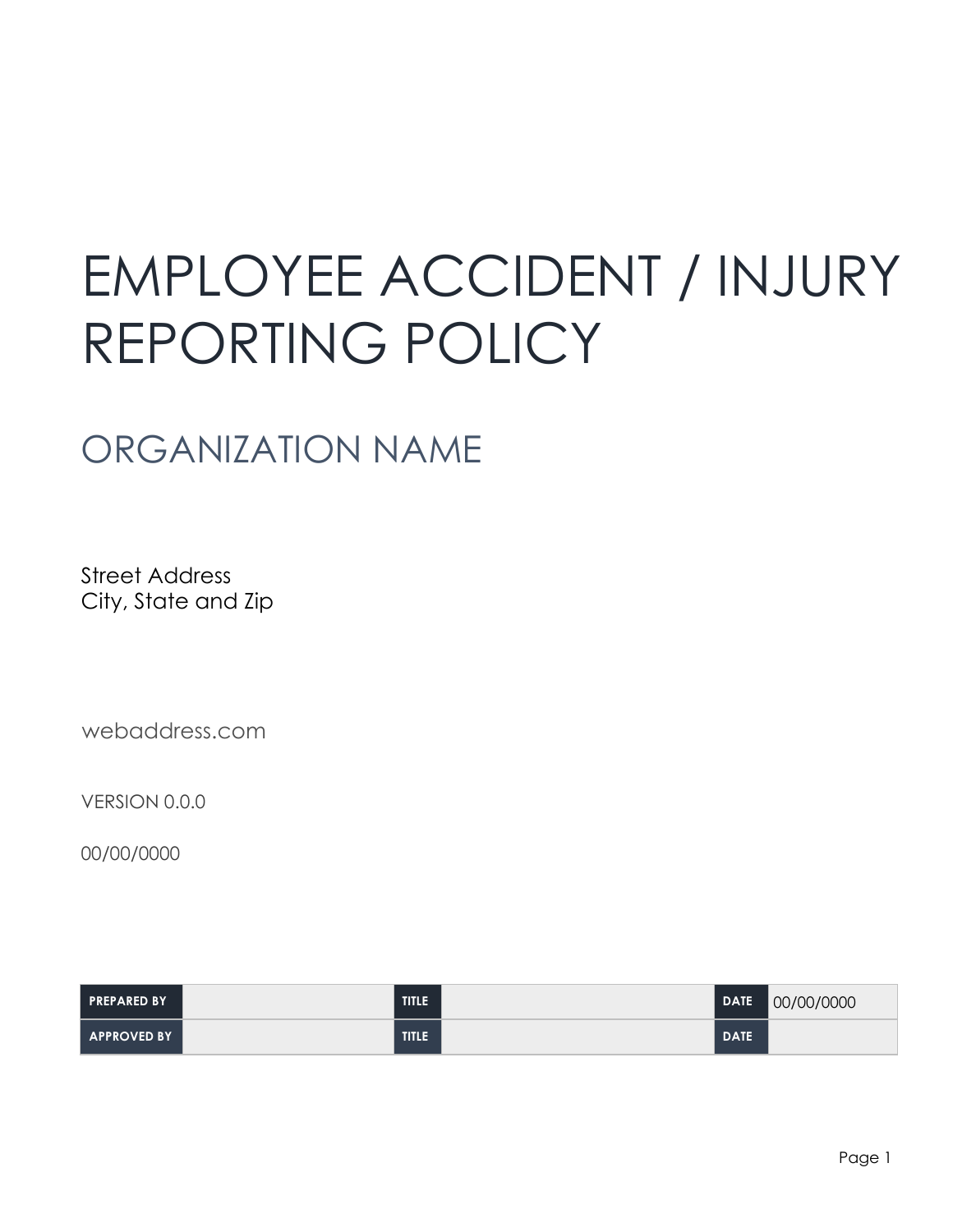# **TABLE OF CONTENTS**

| B. |  |
|----|--|
|    |  |
|    |  |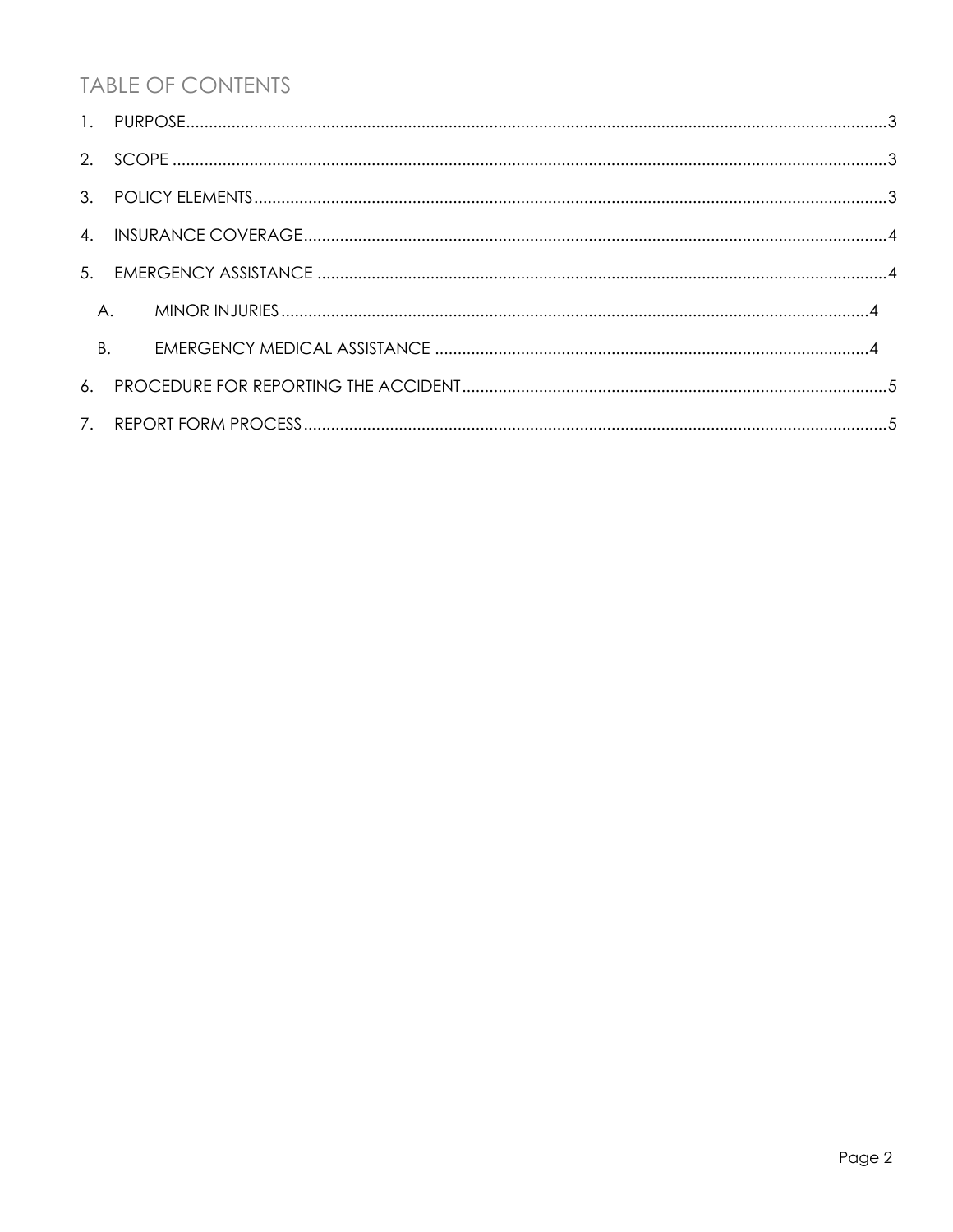## 1. PURPOSE

Briefly describe the purpose of this document.<br>.<br>SCOPE<br>State who this report policy affects.

# 2. SCOPE

# 3. POLICY ELEMENTS

Define the types of accidents or incidents that must be reported.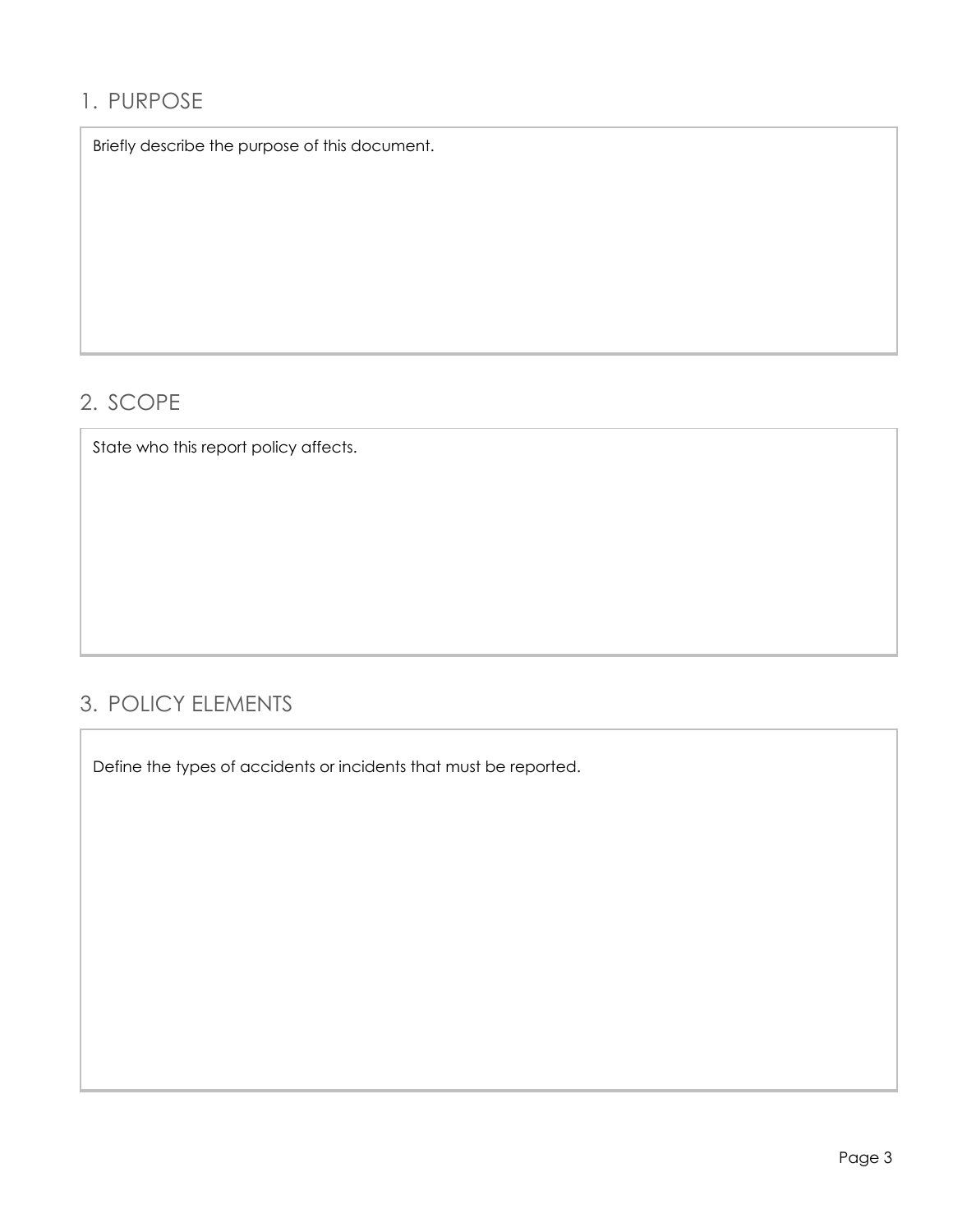### 4. INSURANCE COVERAGE

State the organization's insurance coverage, and what is covered for the employee. Mention repercussions if the employee fails to report an accident.

### 5. EMERGENCY ASSISTANCE

#### A. MINOR INJURIES

repercussions if the employee fails to report an accident.<br>FIRENCENCY ASSISTANCE<br>A. MINOR INJURIES<br>First aid kits for minor injuries are located at the following locations:

#### **NOTE: Never touch another person's blood or other bodily fluids.**

Call [NAME OF APPROPRIATE DEPARTMENT] at [PHONE NUMBER] for assistance.

#### B. EMERGENCY MEDICAL ASSISTANCE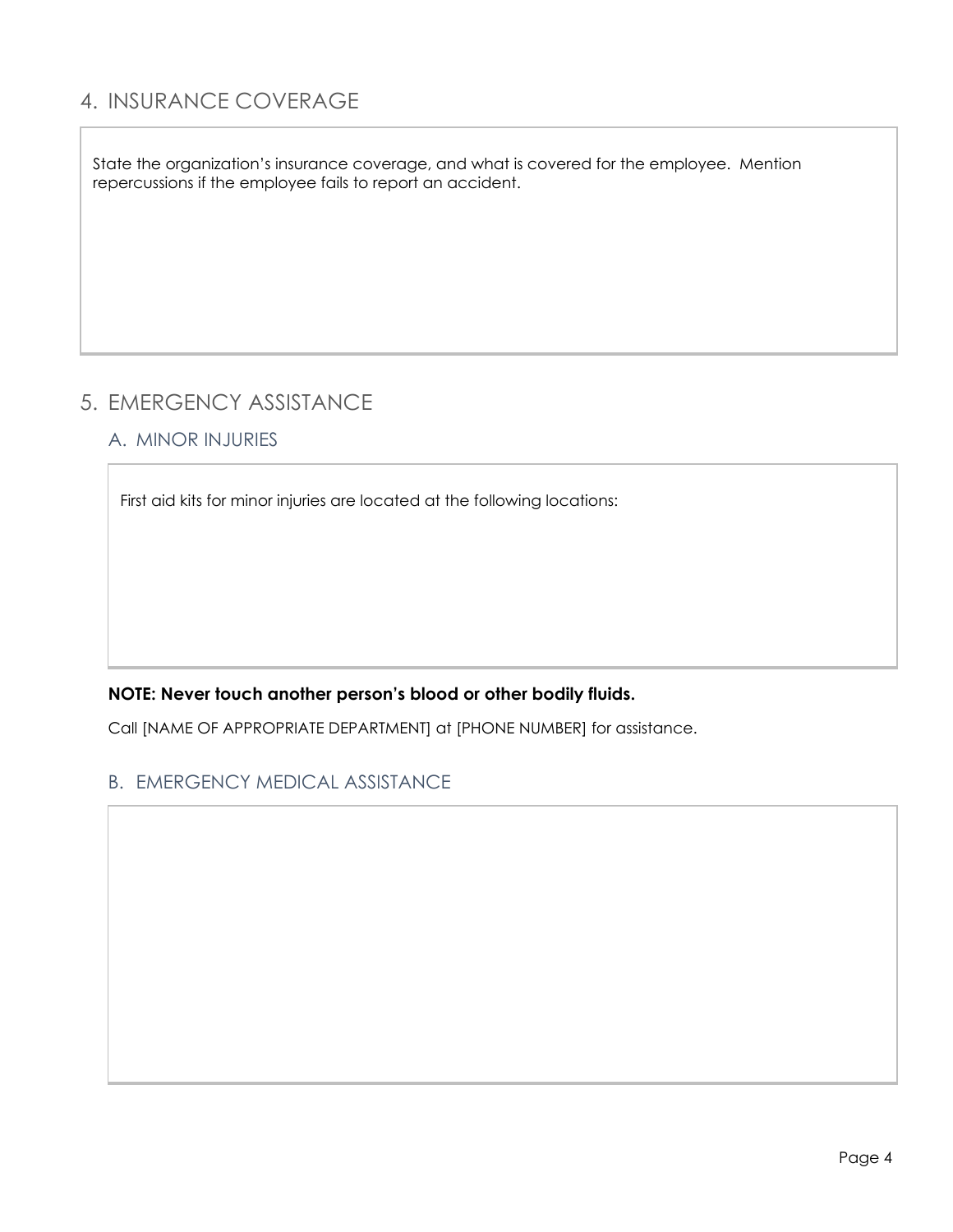# 6. PROCEDURE FOR REPORTING THE ACCIDENT

The following steps should be followed when an employee is injured:

1. When an employee is a witness to, or is involved in, an incident, they must report it to [list personnel or authorities that must be notified] by [type of communication] within [timeframe] of the incident.

2. List the remaining steps in your organization's reporting process.

| ۰<br>٠<br>×   |        |  |
|---------------|--------|--|
| ۰.<br>۰.<br>v | $\sim$ |  |

4.

# 7. REPORT FORM PROCESS

All work-related accidents resulting in injury, illness, or near miss - regardless of severity - shall be documented and investigated by [DEPARTMENT]. Additional investigations may be conducted by other authorities, i.e. [POLICE, OSHA].

1. The [DEPARTMENT] will take an initial report on all workplace accidents and injuries.

2. Copies of the employee accident reports are kept on file at [LOCATION]. Employees requesting report copies should contact [CONTACT INFORMATION].

3. List the remaining steps in the report form process.

4.

5.